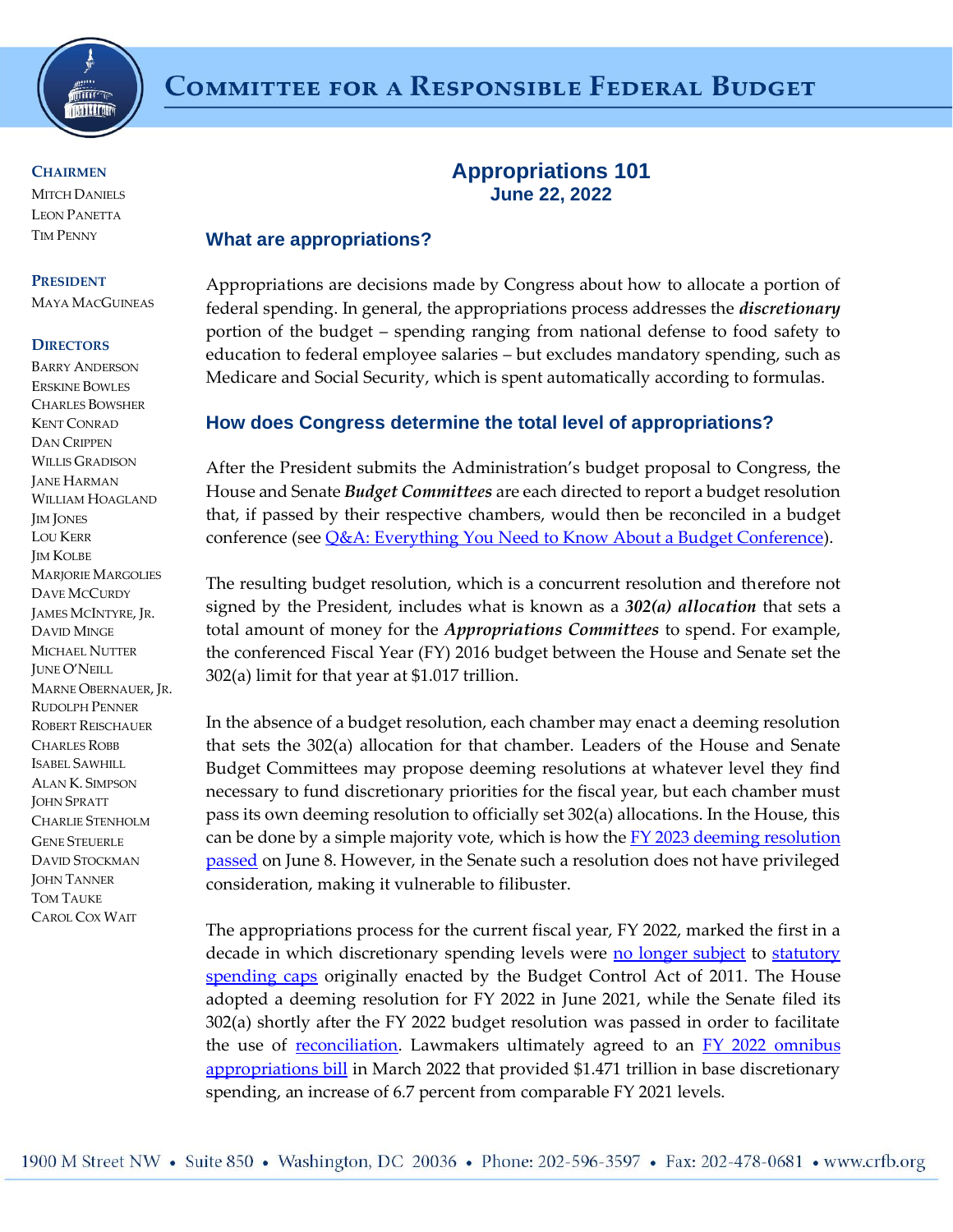

#### **How does Congress allocate appropriations?**

Once they receive 302(a) allocations, the House and Senate Appropriations Committees set 302(b) allocations to divide total appropriations among the 12 subcommittees dealing with different parts of the budget. The subcommittees then decide how to distribute funds within their 302(b) allocations. The 302(b) allocations are voted on by the respective Appropriations Committees, but they are not subject to review or vote by the full House or Senate. The table below lists the FY 2022 regular (non-disaster) appropriations along with the House and Senate FY 2023 302(b) allocations. The table will be updated as both the House and Senate Appropriations Committees release their 302(b) allocations.

| <b>Regular Appropriations (Budget Authority)</b>    |                                 |                                      |                                                                                       |                                              |
|-----------------------------------------------------|---------------------------------|--------------------------------------|---------------------------------------------------------------------------------------|----------------------------------------------|
| <b>Subcommittee</b>                                 | FY 2022<br><b>Appropriation</b> | <b>President's FY</b><br>2023 Budget | <b>FY 2023</b><br><b>House</b><br><b>Committee</b>                                    | FY 2023<br><b>Senate</b><br><b>Committee</b> |
| Agriculture                                         | \$25.1 billion                  | N/A                                  | \$27.2 billion                                                                        | N/A                                          |
| Commerce, Justice, Science                          | \$75.8 billion                  | N/A                                  | \$85.5 billion                                                                        | N/A                                          |
| Defense                                             | \$728.5 billion                 | N/A                                  | \$761.7 billion                                                                       | N/A                                          |
| <b>Energy and Water</b>                             | \$52.9 billion                  | N/A                                  | \$56.3 billion                                                                        | N/A                                          |
| <b>Financial Services and General</b><br>Government | \$25.5 billion                  | N/A                                  | \$29.8 billion                                                                        | N/A                                          |
| <b>Homeland Security</b>                            | \$57.5 billion                  | N/A                                  | \$60.3 billion                                                                        | N/A                                          |
| Interior and Environment                            | \$38.0 billion                  | N/A                                  | \$44.8 billion                                                                        | N/A                                          |
| Labor, HHS, Education                               | \$197.0 billion                 | N/A                                  | \$224.4 billion                                                                       | N/A                                          |
| Legislative Branch                                  | \$5.9 billion                   | N/A                                  | \$7.0 billion<br>(\$5.7 billion in<br>House-only<br>spending<br>formally<br>approved) | N/A                                          |
| Military Construction and VA                        | \$127.6 billion                 | N/A                                  | \$150.5 billion                                                                       | N/A                                          |
| State, Foreign Operations                           | \$56.1 billion                  | N/A                                  | \$64.6 billion                                                                        | N/A                                          |
| Transportation, HUD                                 | \$81.0 billion                  | N/A                                  | \$90.9 billion                                                                        | N/A                                          |
| <b>TOTAL</b>                                        | \$1.471 trillion*               | \$1.582 trillion^                    | \$1.603 trillion^                                                                     | N/A                                          |

Source: [House Appropriations Committee,](https://appropriations.house.gov/) [Senate Appropriations Committee,](https://www.appropriations.senate.gov/) [CBO estimate of H.R. 2471,](https://www.cbo.gov/system/files/2022-03/HR2471_As_Cleared_by_the_Congress.pdf) Office of Management and Budget.

In addition to base discretionary appropriations provided in the table, final FY 2022 spending measures also included changes in mandatory spending programs and adjustments for disaster relief, wildfire suppression, and program integrity. Including these amounts, non-emergency discretionary budget authority for FY 2022 totaled \$1.512 trillion.

^According to the [House Budget Committee,](https://budget.house.gov/publications/report/fy23-deeming-resolution-supporting-appropriations-process) the deeming resolution incorporates certain technical and scorekeeping adjustments to translate the topline appropriations number from the President's budget request into a formal 302(a) allocation. The House deeming resolution provides for \$1.603 trillion in regular appropriations for FY 2023 subject to 302(b)s, 9 percent more than the comparable FY 2022 level. The House measure specifies nearly \$25 billion in adjustments for disaster relief, wildfire suppression, and program integrity. The President's budget called for base discretionary funding of \$1.582 trillion; total discretionary funding would be \$1.598 trillion when considering \$26 billion in adjustments for special spending categories and excluding \$10 billion of programs shifted to mandatory spending.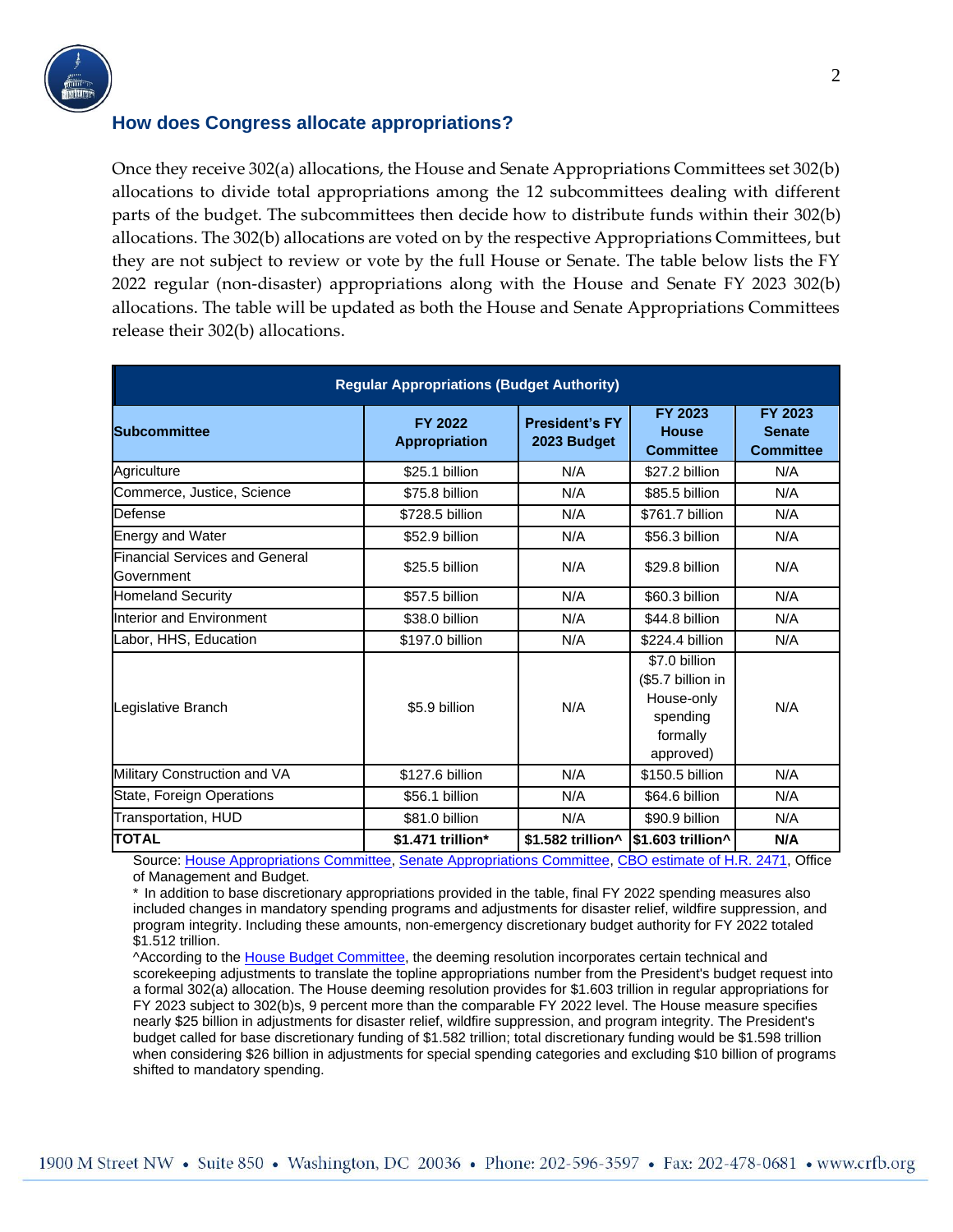

Each subcommittee proposes a bill that ultimately must pass both chambers of Congress and be signed by the President in order to take effect. Although the budget process calls for 12 individual bills, all of them are often combined into what is known as an *omnibus appropriations bill*, and sometimes a few are combined into what has been termed a *minibus appropriations bill*. **How are appropriations levels enforced?**

If any appropriations bill or amendment in either chamber exceeds the 302(b) allocation for that bill, causes total spending to exceed the 302(a) allocation, or causes total discretionary spending to exceed any statutory spending cap in place (if applicable), any Member of Congress can raise a budget "point of order" against consideration of the bill. The House can waive the point of order by a simple majority as part of the bill's rule for floor consideration, and the Senate can override it through a 60-vote majority. Statutory spending caps come with even stricter rules and can result in consequences aimed at correcting violations, such as across-the-board cuts to put spending in line with the overall caps or other mechanisms to ensure fiscal responsibility.

## **What happens if funds are needed outside of the appropriations process?**

After initial appropriations bills have been signed into law, Congress can pass a *supplemental appropriations bill* in situations that require additional funding immediately, rather than waiting until the following year's appropriations process. Supplementals are often used for emergencies such as natural disasters or military actions. Occasionally, Congress has used supplemental appropriations to stimulate the economy or to provide more money for routine government functions after determining that the amount originally appropriated was insufficient. Supplemental appropriations bills are subject to the same internal and statutory spending limits as regular appropriations and require the same offsets to ensure they do not exceed spending limits unless designated as emergency spending.

## **What role does the President play in the appropriations process?**

Although Presidents have no power to set appropriations, they influence both the size and composition of appropriations by sending requests to Congress. Specifically, each year the President's Office of Management and Budget (OMB) submits a [detailed budget proposal](https://www.crfb.org/papers/analysis-presidents-fy-2023-budget) to Congress based on requests from agencies. The appendix to the President's budget submission contains much of the technical information and legislative language used by the Appropriations Committees. In addition, presidents must sign or veto each of the appropriations bills, giving them additional influence over what the bills look like.

## **What is the timeline for appropriations?**

The 1974 Budget Act calls for the administration to submit their budget request by the first Monday in February and for Congress to agree to a concurrent budget resolution by April 15. The House may begin consideration of appropriations bills on May 15 even if a budget resolution has not been adopted. Action on appropriations bills is supposed to be completed by June 30 (the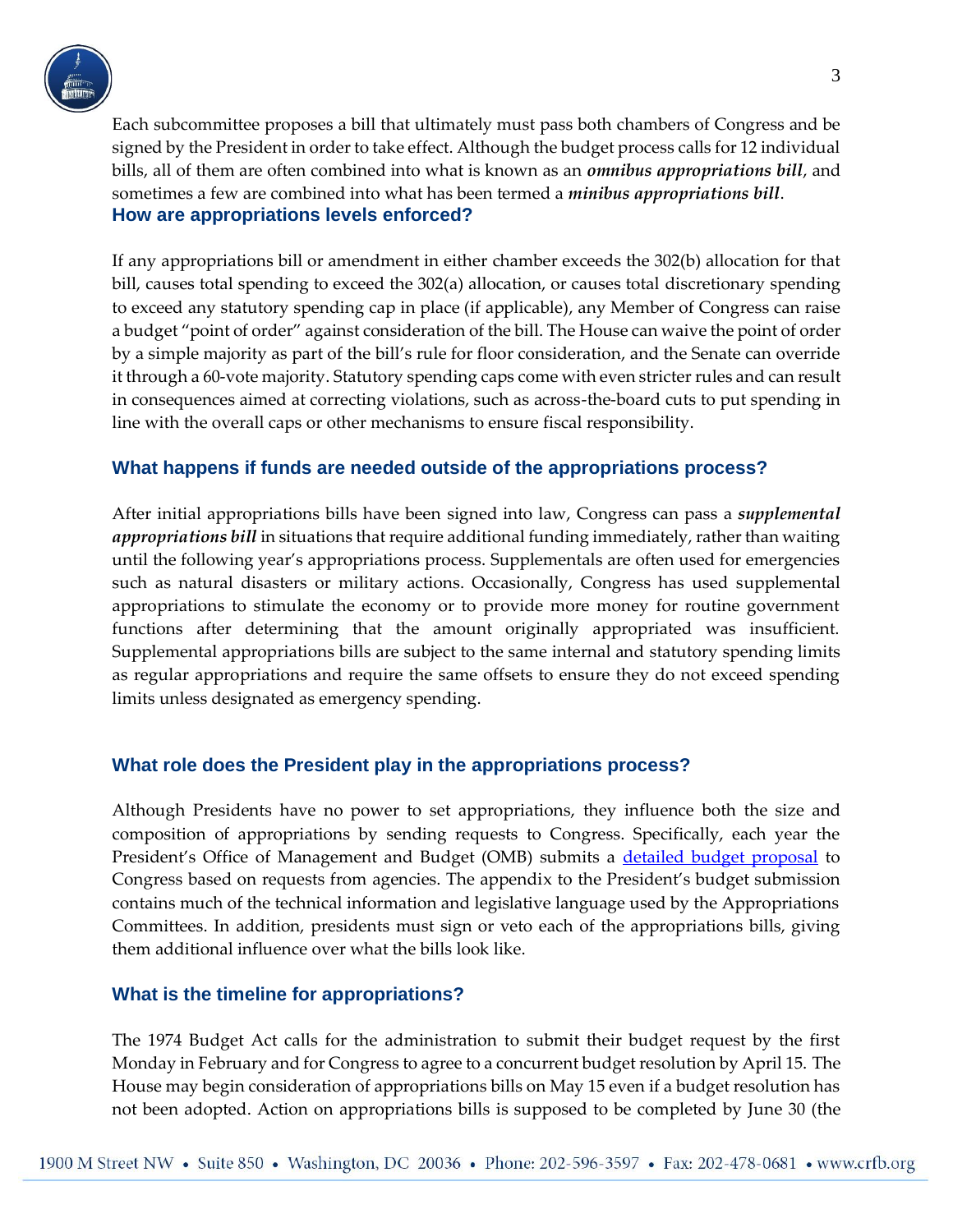

process is generally designed for the House to take the lead on appropriations and the Senate to follow). However, none of these deadlines are enforceable, and they are regularly missed. The practical deadline for passage of appropriations is when the next fiscal year begins on October 1. For a full timeline of the budget process, read mor[e here.](https://uscode.house.gov/view.xhtml?path=/prelim@title31/subtitle2&edition=prelim)

## **What happens if appropriations bills do not pass by October 1?**

If appropriations bills are not enacted before the fiscal year begins on October 1, federal funding will lapse, resulting in a *government shutdown*. To avoid a shutdown, Congress may pass a *continuing resolution* **(CR)**, which extends funding and provides additional time for completion of the appropriations process. If Congress has passed some, but not all, of the 12 appropriations bills, a *partial government shutdown* can occur.

## **What is a continuing resolution?**

A continuing resolution, often referred to as a CR, is a temporary bill that continues funding for all programs based on a fixed formula, usually at or based on the prior year's funding levels. Congress can pass a CR for all or just some of the appropriations bills. CRs can increase or decrease funding and can include "anomalies," which adjust spending in certain accounts to avoid technical or administrative problems caused by continuing funding at current levels, or for other reasons.

## **What happens during a government shutdown?**

A shutdown represents a lapse in available funding. During a shutdown the government stops most non-essential activities related to the discretionary budget. To learn more, see  $Q\&A$ : [Everything You Should Know About Government Shutdowns.](http://www.crfb.org/papers/qa-everything-you-should-know-about-government-shutdowns)

## **Do agencies have any discretion in how they use funds from appropriators?**

Executive branch agencies must spend funds provided by Congress in the manner directed by Congress in the text of the appropriations bills. Appropriations bills often contain accompanying report language with additional directions, which are not legally binding but are generally followed by agencies. In some instances, Congress will provide for very narrow authority or use funding limitation clauses to tell agencies what they cannot spend the money on. That said, Congress often provides broad authority, which gives agencies more control in allocating spending. Agencies also have some authority to reprogram funds between accounts after notifying (and in some cases getting approval from) the Appropriations Committees.

## **What is the difference between appropriations and authorizations?**

*Authorization* bills create, extend, or make changes to statutes and specific programs and specify the amount of money that appropriators may spend on a specific program (some authorizations